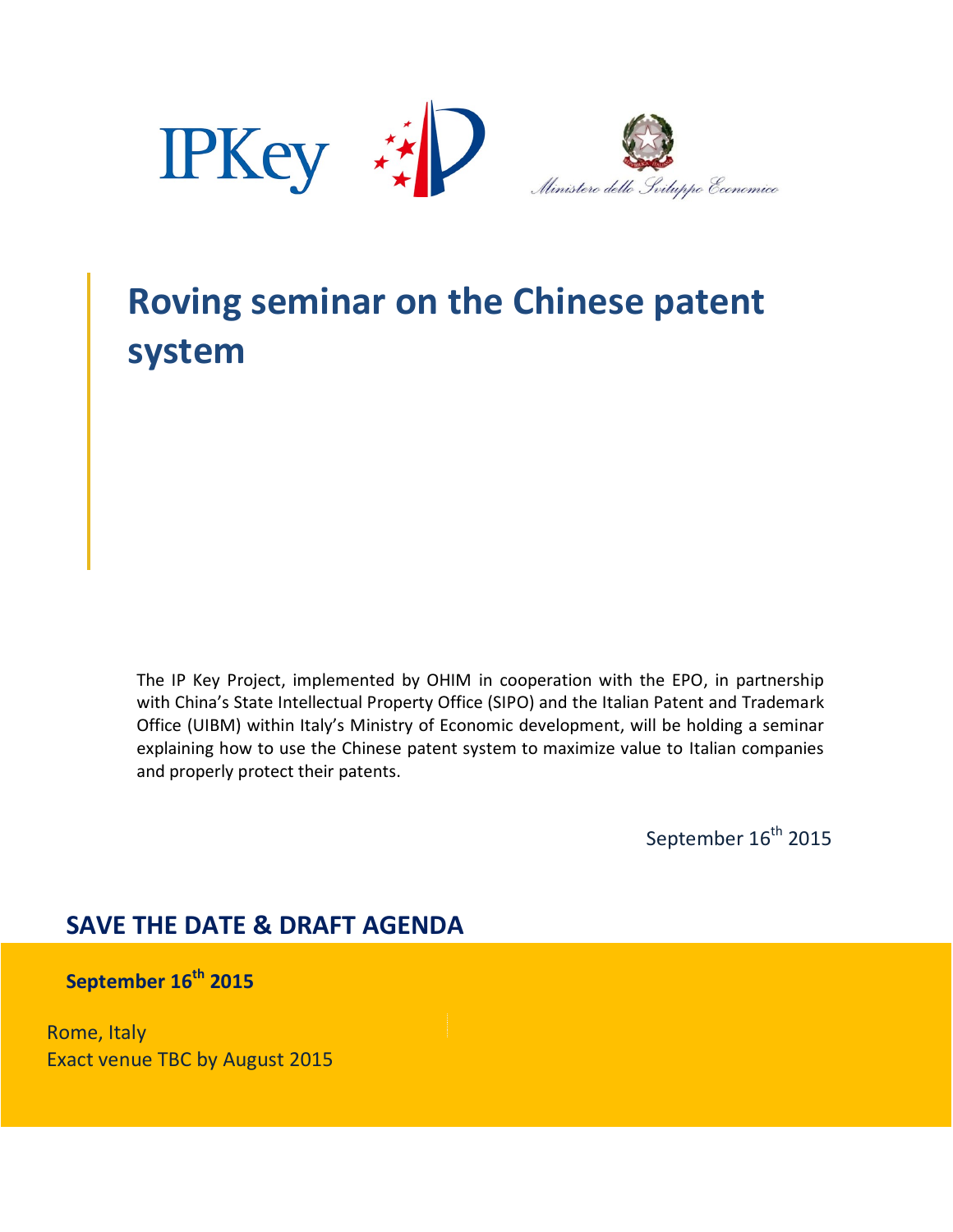#### **DRAFT AGENDA**

| $9:00 - 9:10$ | <b>Welcome remarks</b><br><b>UIBM Representative</b>                                                                                        |
|---------------|---------------------------------------------------------------------------------------------------------------------------------------------|
| $9:10-9:15$   | Seminar introduction<br>Dan Prud'homme, IP Key                                                                                              |
| $9:15-9:45$   | Development of the Chinese patent system and SIPO<br>Liu Jian, Deputy Director General, SIPO<br><b>International Cooperation Department</b> |
| 9:45-10:30    | Session 1: Filing and examination of patents in China<br>Zhou Houbing, SIPO Patent Examination Department                                   |
| 10:30-10:45   | Coffee break                                                                                                                                |
| 11: 45-11:30  | Session 2: Devising a patenting strategy for China<br>Giovanni Casucci, Founder and Manager, Bardehle Pagenberg                             |
| 11:30-11:45   | Questions & Answers on Sessions 1 and 2<br><b>Zhou Houbing and Giovanni Casucci</b>                                                         |
| 11:45-12:30   | Session 3: Exploiting patents in China -methods and considerations in strategic patent<br>portfolio management<br>Giovanni Casucci          |
| 12:30-14:00   | Lunch                                                                                                                                       |
| 14:00-14:20   | <b>Questions &amp; Answers on Session 3</b><br><b>Giovanni Casucci and Zhou Houbing</b>                                                     |
| 14:20-15:00   | Session 4: Invalidating patents in China<br><b>Zhou Houbing</b>                                                                             |
| 15:00-15:15   | Coffee break                                                                                                                                |
| 15:15-16:15   | Session 5: Enforcing patents in China<br>Giovanni Casucci                                                                                   |
| 16:15-16:45   | Questions & Answers on Session 4 and 5<br><b>Giovanni Casucci and Zhou Houbing</b>                                                          |
| 16:45-17:00   | <b>Closing remarks</b><br><b>UIBM, IP Key, SIPO</b>                                                                                         |

*Note: presentations cover all three types of patents available in China (invention patents, utility models, and designs)*